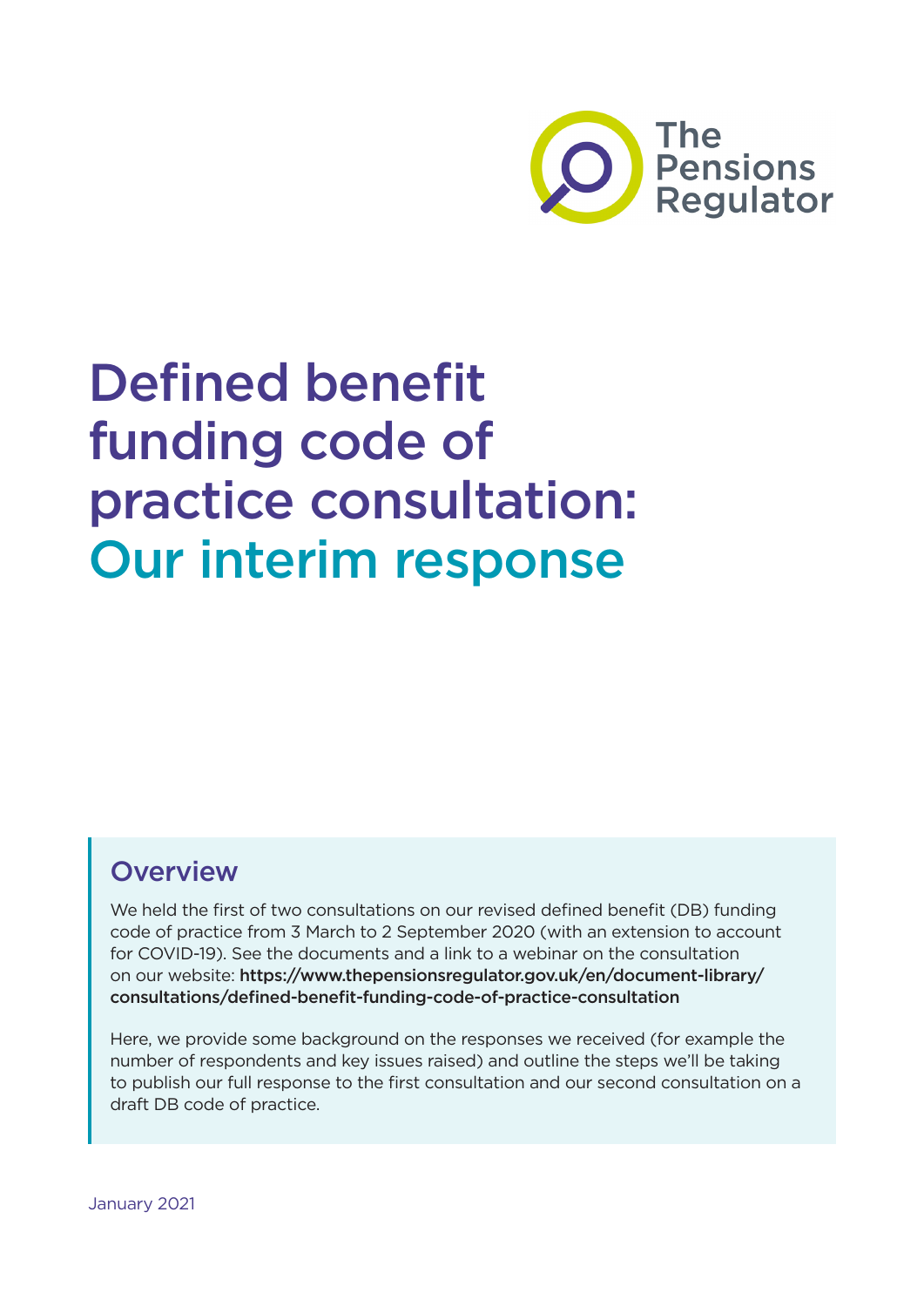## Background

The government's white paper 'Protecting Defined Benefit Pension Schemes'<sup>1</sup> announced a package of measures to improve DB scheme funding in order to better protect members' pensions, including greater clarity on the funding standard (such as prudent technical provisions and appropriate recovery plans) and greater focus on long-term planning and transparency around risks being taken. These measures will be introduced through primary and secondary legislation, and a revised TPR code of practice on scheme funding.

We were given a key role in Part 3 of the Pensions Act 2004 to regulate trustees' funding process and the outcome of that process<sup>2</sup>. Accordingly, we are required<sup>3</sup> to issue and review a code of practice on DB funding, which must cover the 'discharge of duties imposed on trustees' by Part 3 and may cover the "standards of conduct and practice expected" and how we will exercise our functions.

Our first consultation aimed to scope out what the revised DB funding code may look like under the new developing legislation. The consultation asked for views on a number of proposals including:

- our proposed regulatory approach (twin track routes to demonstrating compliance: Fast Track and Bespoke)
- the principles that should underpin all valuations in the revised framework
- ideas on how these principles could be applied in practice to provide clearer guidelines

The consultation considered the overall shape of the framework, as the legislation (Pension Schemes Bill and associated regulations) is subject to change and further development. Because of this, we were not able to consult on the detail (for instance Fast Track parameters) and undertake an impact assessment. This will be the focus of the second consultation.

1 <https://www.gov.uk/government/publications/protecting-defined-benefit-pension-schemes>

3 s90 of the Pensions Act 2004.

<sup>2</sup> s231 of the Pensions Act 2004 and powers to fine under s10 of the Pensions Act 1995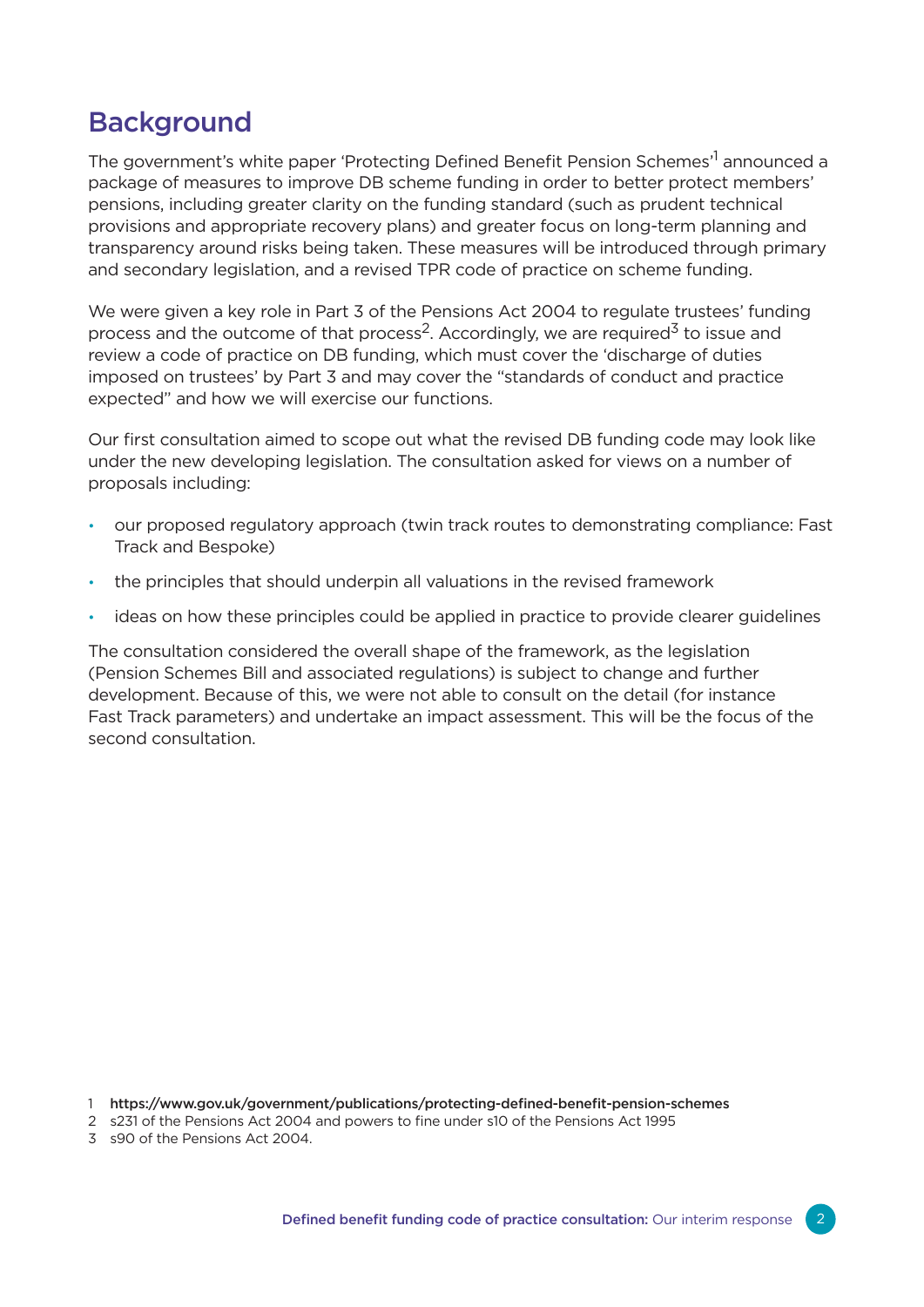#### Consultation responses

We received 127 responses from a broad range of stakeholders, including trustees and employers of DB schemes, advisers, industry bodies and adviser representative organisations. The breakdown of responses is shown below.

#### Breakdown of consultation responses



Thank you to everyone who responded to our consultation and to those who provided feedback throughout the process. The responses provided many good challenges and ideas, with a wide range of views from different areas of the pensions industry. It is important that we take the necessary time to consider the responses fully and use this to evolve our thinking as we move to the next phase of development.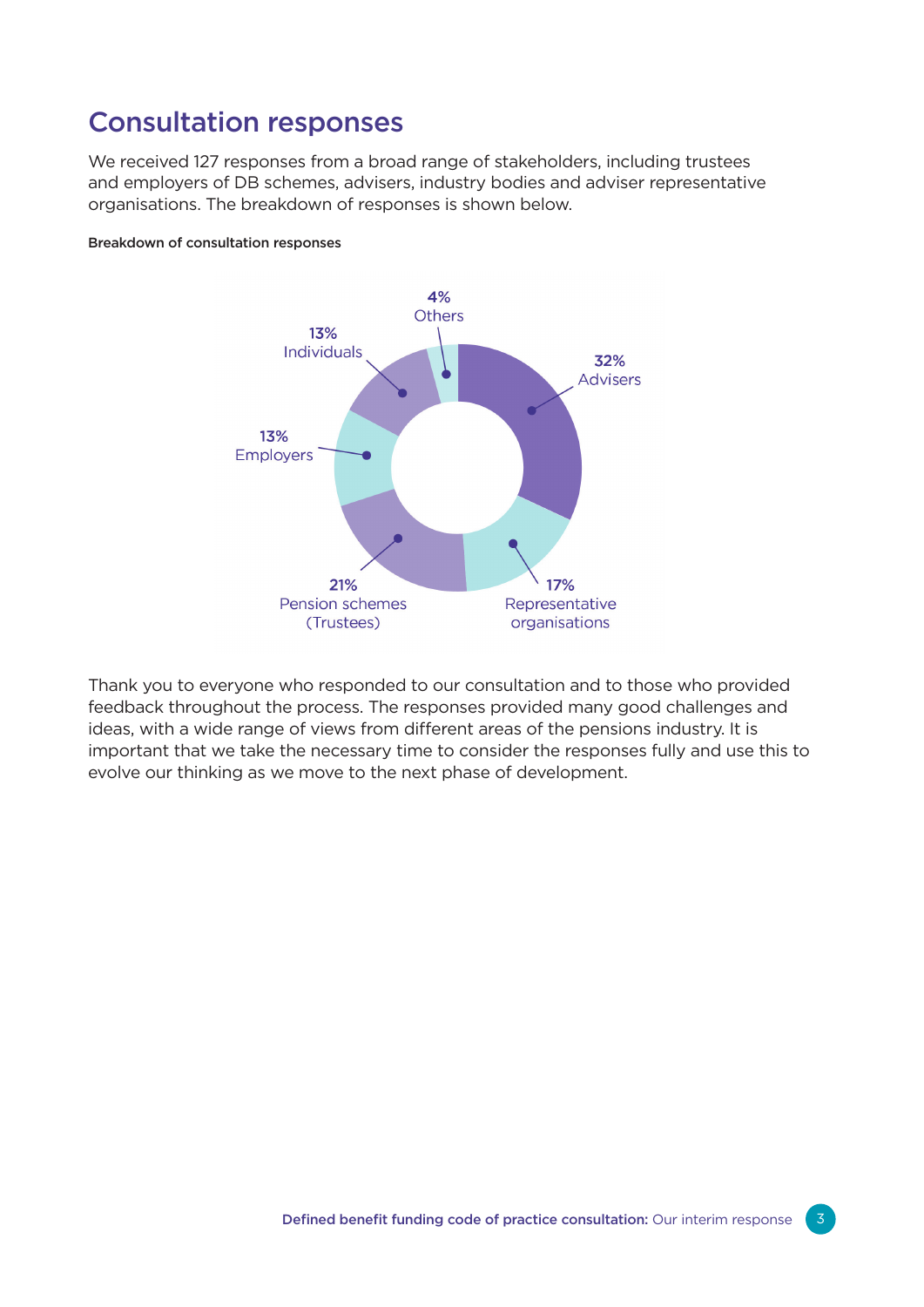# Key issues raised

Overall, there was general support for the principles and regulatory approach proposed in the consultation. However, some concerns were raised on how the principles would be applied in practice through the proposed twin-track regime (Fast Track and Bespoke).

In particular, the following concerns were highlighted:

- Risks associated with where Fast Track guidelines would be set (such as some schemes 'levelling down' and an increase in the cost of DB pension provision for others).
- Proposed Fast Track guidelines for open schemes.
- Potential loss of flexibility (eg through benchmarking the Bespoke route against Fast Track).
- An increased evidential burden if choosing to submit a Bespoke valuation.
- The Bespoke route may be perceived as being 'second-best'.
- Reliance on covenant being watered down and what a greater trustee focus on covenant visibility would mean for schemes' ability to rely on covenant beyond the medium term.

Some of the concerns that were raised stemmed from misunderstandings around what we had proposed, and we will clarify these in our communications and during the second consultation. We have provided some clarifications on the open schemes issue in a recently published blog4.

In many cases, the respondents agreed with the overall direction of the proposals but suggested changes to the approach taken. Some other issues raised were more fundamental and respondents also came up with a lot of interesting views and ideas. We will consider all comments carefully and with an open mind.

We recognise the significant impact that COVID-19 has had on employers and schemes during 2020 and beyond (as well as the unknown impact of Brexit from 2021). We believe the key principles we set out in our consultation, and which focus on good Integrated Risk Management, remain relevant at these challenging times. However, we will certainly take account of the impact of COVID-19 when we carry out our impact assessment and develop Fast Track guidelines for consultation.

4 <https://blog.thepensionsregulator.gov.uk/2020/12/08/db-funding-code-busting-a-few-myths>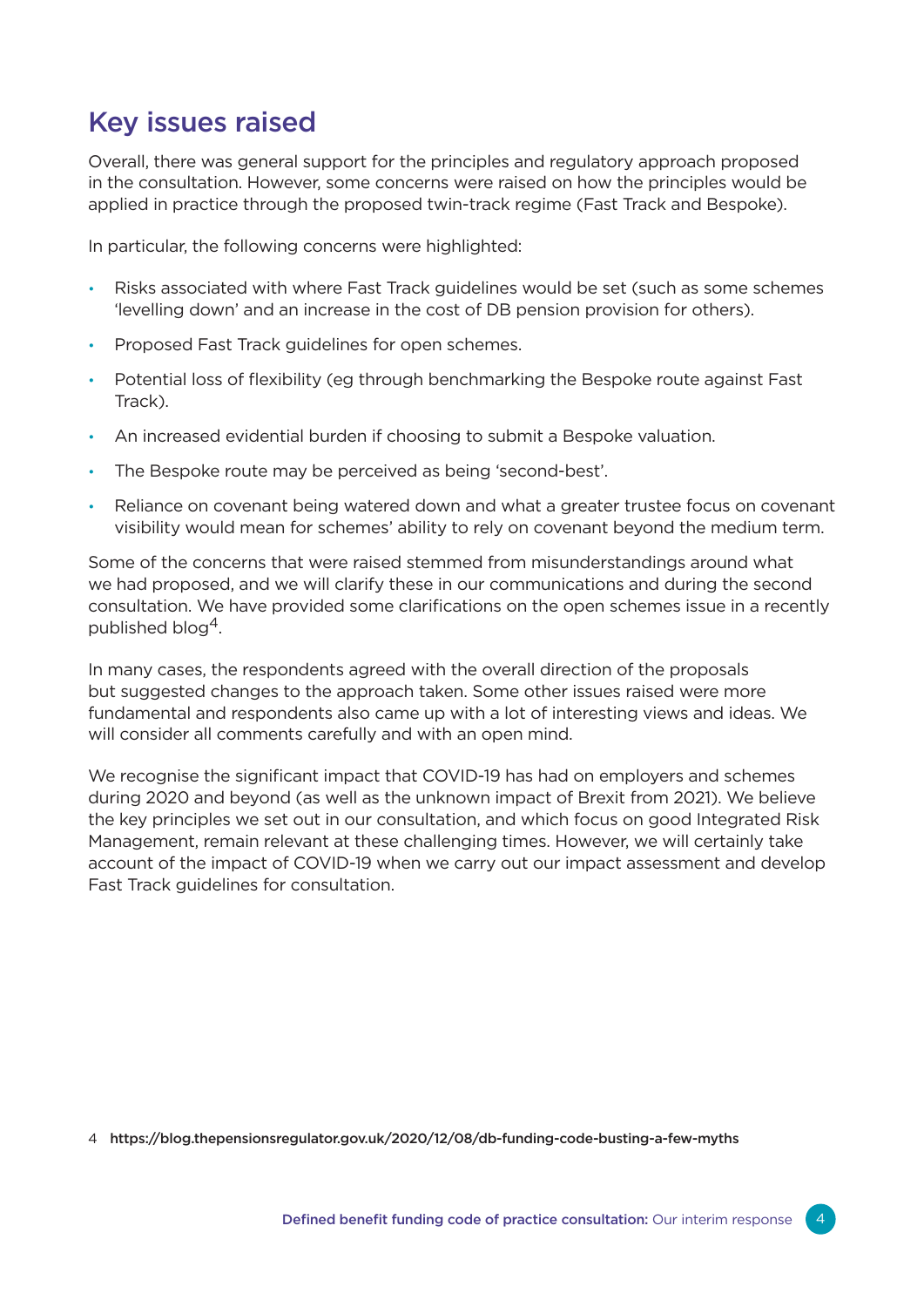### Next steps and timings

Our first consultation was long and complex, and we are grateful for the well-thought-out responses. We need to consider over 6,000 comments within the consultation responses, work through the issues raised, develop Fast Track guidelines (taking into account prevailing economic conditions) and carefully assess any potential impacts.

Our revised code of practice has to be consistent with new legislation, so we will have to wait for the passage of the Pension Schemes Bill through Parliament and DWP's consultation on draft regulations, currently expected to be in the first part of this year. We therefore anticipate publishing our second consultation in the second half of 2021.

### Our second consultation

We anticipate the second consultation will cover:

- a full summary of the responses to our first consultation and the approach we have taken in light of these responses and the final legislative package
- the draft code of practice for consultation and our proposed regulatory approach, including developing thinking around:
	- the process to review and update Fast Track guidelines
	- our approach to assessing valuations
	- engagement with DB schemes, and
	- enforcement
- an impact assessment and supporting analysis.

As always, we are keen to continue our constructive debate with industry as our thinking develops. We will be engaging extensively with stakeholders in the run-up to the second consultation. If you have any queries or comments, please feel free to contact us at: [DB.Consultation@tpr.gov.uk](mailto:DB.Consultation%40tpr.gov.uk?subject=).